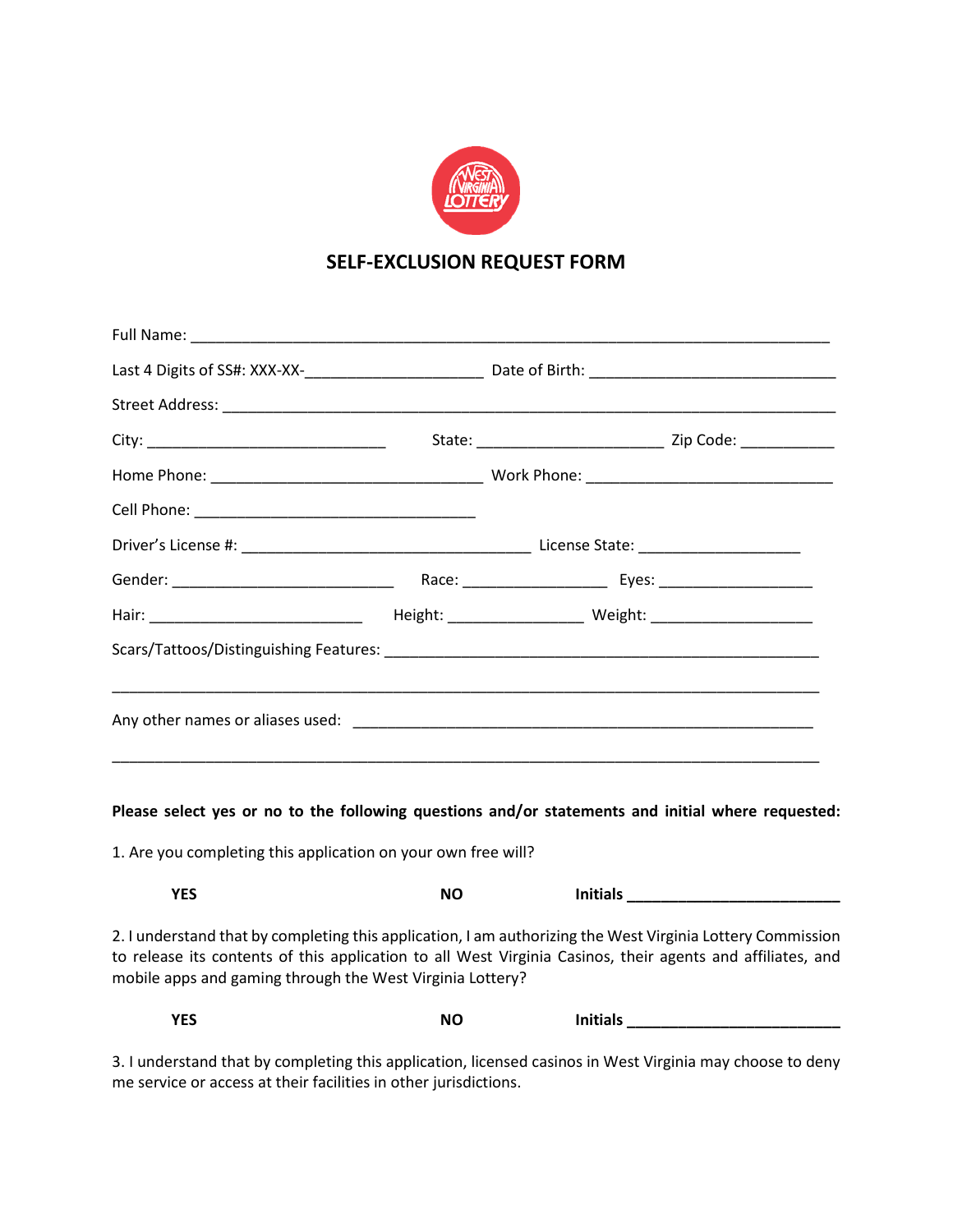**YES NO** Initials **\_\_\_\_\_\_\_\_\_\_\_** 

# **PERSONAL ACKNOWLEDGEMENT**

I, \_\_\_\_\_\_\_\_\_\_\_\_\_\_\_\_\_\_\_\_\_\_\_\_\_\_\_\_\_\_\_\_\_\_\_\_\_\_\_\_\_\_\_\_\_\_\_\_\_\_\_\_\_, acknowledge and understand that I am requesting voluntary exclusion from all four (4) West Virginia Racetracks and Casinos and The Historic Greenbrier Casino, all of which are regulated by the West Virginia Lottery, hereafter referred to collectively as "Casinos", and mobile applications and online gaming associated with the West Virginia Lottery. I hereby request and authorize the West Virginia Lottery Director to place my name on the list of excluded persons pursuant to the Racetrack Table Games Rule §179-8-126 through 130 and/or Limited Gaming Facility Rule §179-4-171 through 175.

I have reviewed and understand the following terms and restrictions of this self-exclusion request and agree to all of them, as signified by my initials below:

| This exclusion is valid for ALL West Virginia Casinos, including the Historic Greenbrier<br>Casino, and all mobile applications and gaming associated with West Virginia Lottery.                                                                                                                                                        |
|------------------------------------------------------------------------------------------------------------------------------------------------------------------------------------------------------------------------------------------------------------------------------------------------------------------------------------------|
|                                                                                                                                                                                                                                                                                                                                          |
| I agree by the terms of this exclusion, upon entering a casino's property I am guilty of<br>trespass, subject to prosecution. I will be escorted from the premises without appeal or<br>recourse.                                                                                                                                        |
| I will not attempt to enter any of the Casinos or access any online gaming applications<br>from which I have requested exclusion.                                                                                                                                                                                                        |
| I understand that I will not be permitted on the gaming floor of any West Virginia casino.                                                                                                                                                                                                                                               |
| I understand that casino surveillance operations and the West Virginia Lottery take<br>reasonable measures to identify self-excluded persons who attempt to enter the Casinos.<br>Once identified, they promptly escort the self-excluded person from the facility.                                                                      |
| I understand that I am ultimately held responsible for myself and limiting my access to<br>the Casinos and any online gaming or mobile applications.                                                                                                                                                                                     |
| I will not seek to hold the West Virginia Lottery or any of the Casino(s) liable in any way<br>should I enter one of the Casinos and/or use any of the services or privileges therein, or<br>access any mobile applications or online gaming, despite this exclusion request.                                                            |
| I understand that the West Virginia Lottery Exclusion List is public record, and therefore<br>my inclusion on this list is public record.                                                                                                                                                                                                |
| The West Virginia Lottery Commission will consider removal from the statewide Self-<br>Exclusion List after one year from the date of the exclusion. Should I elect to request to<br>be removed from the self-exclusion list, I agree to submit a written request to the West<br>Virginia Lottery using its Self-Exclusion Removal Form. |